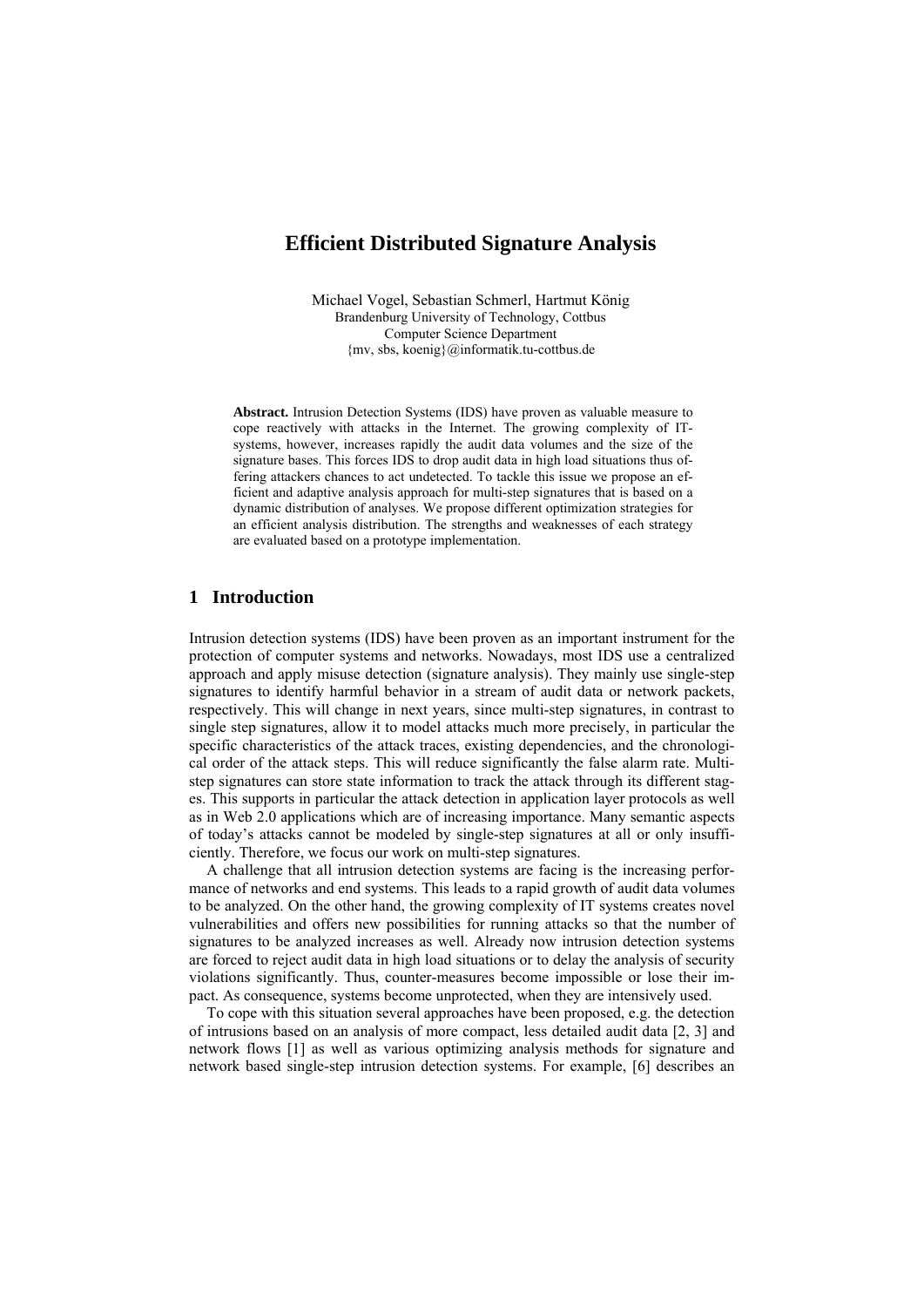approach for the IDS SNORT that transforms signatures into a decision tree to reduce the number of redundant comparisons during analysis. Optimized string matching algorithms are proposed in [5]. These approaches aim at optimizing the non-distributed, single threaded signature analyses. A distributed approach like GNORT [8] utilizes the massive parallel computing capabilities of graphic processors (GPUs), but it only doubles the analysis throughput compared to the sequential Snort. So far, network-based IDS only apply primitive means to parallelize analyses by load balancing [10, 11]. There are also almost no approaches to parallelize host-based IDS analyses [9].

On the other hand, free computing resources are available in any network. CPU technology will provide only slightly more computation power per core in the future. In this paper we present a distributed signature analysis approach to use free resources in networks to overcome this issue. In Section 2 we introduce a generic model for multistep signatures to discuss distribution strategies. Next, in Section 3 we introduce several distribution strategies and outline their benefits and constraints for multi-step IDS. In Section 4 we evaluate the strategies based on measurements of a prototype implementation and discuss their applicability. Some final remarks conclude the paper.

# **2 Modeling Multi-Step Signatures**

We first introduce a generic model for multi-step signatures which covers all existing multi-step-signature languages and related intrusion detection systems. The model confines to typical characteristics of multi-step signatures and their analysis. The core concept of a multi-step signature language is its ability to store information about attacks, system states, and related changes. Accordingly, a multi-step signature can be defined as a directed, labeled graph  $MS = \{V, E, EVT, SI, f, state, sens, cond, mark,$ *trans*} with:

- $\bullet$  *V* set of state nodes, representing the stages of an attack,
- $E \subseteq V \times V$  set of edges representing valid state transitions,
- $\bullet$  *EvT* finite set of types of security relevant events (audit events), e.g. different types of system calls or network events,
- $\bullet$  *SI* set of state information representing the state and the stage of a certain attack,
- *state:*  $V \rightarrow \mathcal{P}(SI)$  a function which labels state nodes with a set *si*  $\subseteq$  *SI* of state information,
- $f \in V a$  final node indicating a detected attack as soon as labeled by *state*(*f*),
- *sens:*  $E \rightarrow EvT$  a function which labels each graph edge with an event type, whereby the occurrence of an event of the specified type can trigger a state transition represented by the edge,
- *cond:*  $E \rightarrow B$  a function labeling each edge  $(a, b) \in E$  with a Boolean condition *B*:  $S I \times E v \rightarrow \{0, 1\}$  which specifies arbitrary expressions (arithmetic, string matching, ...) between features of state information  $si \in state(a)$  of node *a* and the occurring event  $ev \in Ev$ , whereby a state transition requires a fulfilled condition,
- *mark:*  $V \times SI \rightarrow V a$  labeling function which adds state information *si* to node *v*, whereby  $mark(v, si) = v'$ , with  $state(v') = state(v) \cup si$ ,
- *trans:*  $E \times Ev \rightarrow V$  transition function that evaluates for each occurring event *ev* of type  $evType \in EvT$  whether edge  $e = (a, b) \in E$  is sensitive to this event type  $(sens(e) = evType)$  and whether its condition *cond*(*e*) is fulfilled. In this case, the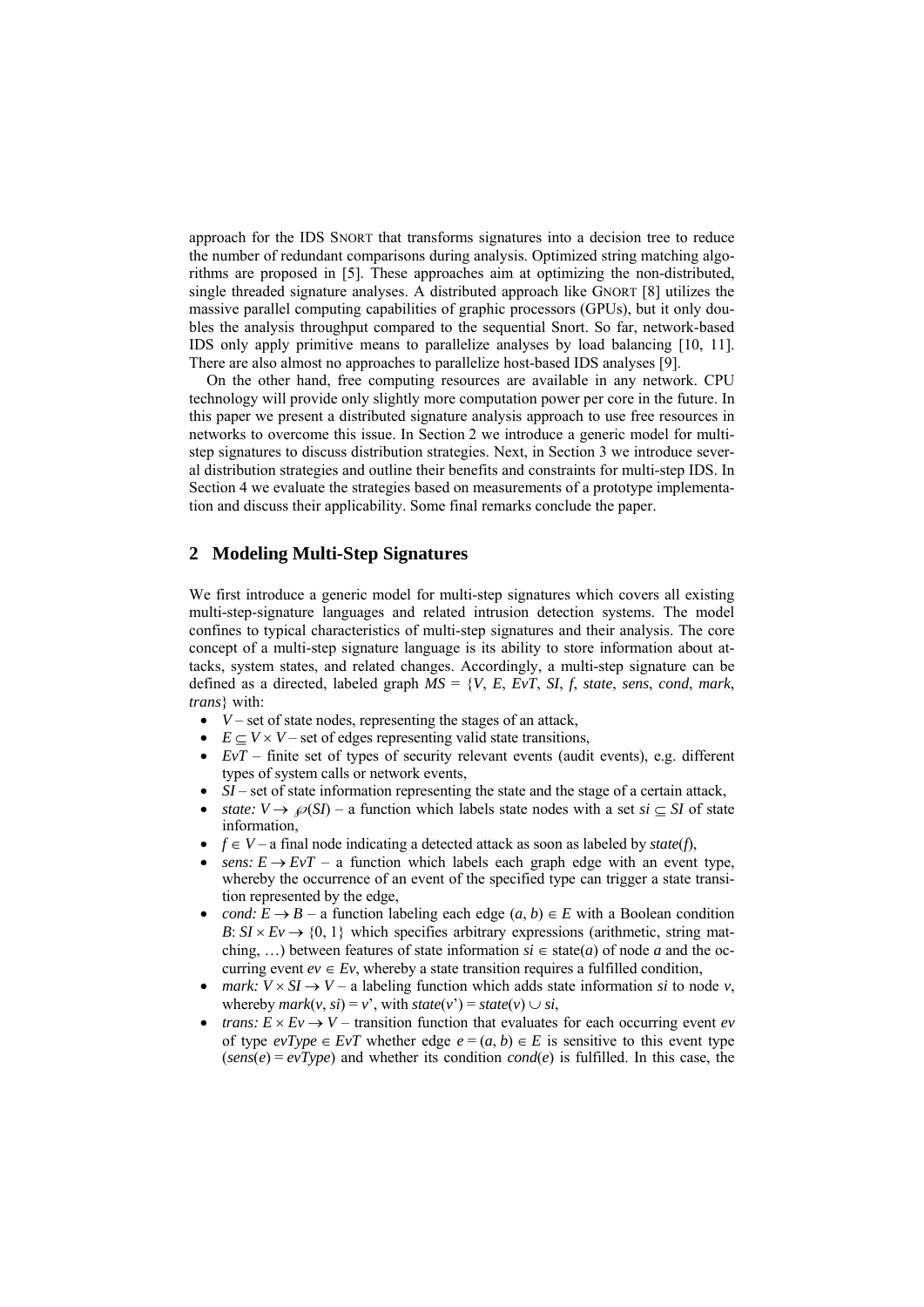transition (*a, b*) is executed by reading state information *si* of node *a* by *state*(*a*), modifying *si* (its features) to *si*', and moving *si*' to node *b* by applying *mark*(*b*, *si*').

The detection of a multi-step attack can be outlined as follows. For each occurring audit event *ev* and for each edge  $e = (a, b) \in E$  of the signature, the function *trans*(*e*, *ev*) is executed. This function evaluates by  $sens(e)$  whether edge *e* is sensitive to the type of event *ev* which may triggers a state transition. In this case, the edge condition *cond*(*e*) is evaluated by correlating features of event *ev* with state information  $si \in state(a)$  of node *a* which represents the stage of the attack and contains aggregated information of former state transitions. If the edge condition  $cond(e)$  is fulfilled the state transition  $(a, b)$  is executed in two steps: (1) State information  $si \in state(a)$  is read and updated or modified with information from the current event *ev*. (2) Next, the successor node *b* is labeled with the modified state information *si*' by *mark*(*b*, *si*'). This evaluation process is executed for each edge of the signature and all signatures. It must be repeated for each occurring audit event. An attack is detected if the final node *f* of a signature is reached and labeled with state information.

Now we extend the model for the needs of a distributed analysis by defining functions for statistical data collection to derive optimal distribution decisions.

- $\bullet$   $C a$  cluster representing a virtual analysis unit with limited computation capacities to assign signature fragments (state nodes) to,
- *cl:*  $V \rightarrow C$  a function which assigns each state node to a cluster, whereby initially each node is assigned to a unique cluster,
- *compC:*  $E \rightarrow N a$  function labeling each edge  $e \in E$  with the value of the computation effort (e.g. #cpu cycles), which was consumed in the previous time frame to evaluate the edge condition of *e*.
- commC:  $E \to N a$  function labeling each edge  $(a, b) \in E$  with the value of the communication effort (e.g. #bytes) which was consumed in the previous time frame to transmit state information from *a* to *b*.
- *evC:*  $E \rightarrow N a$  function labeling each edge  $(a, b) \in E$  with the value of the communication effort which was consumed in the previous time frame to transmit audit events of type *sens*(*a*, *b*) from a sensor to node *a*.

## **3 Distributed Audit Data Analysis Strategies**

In signature based intrusion detection systems the analysis of audit data requires considerable computation efforts. Signature bases that cover all currently known vulnerabilities of the protected systems may easily consist of thousands of signatures. In high load situations, when large amounts of audit data are recorded, the resource consumption of the analysis system grows rapidly and exceeds frequently the available resources. For very short time periods (seconds), buffering can be an appropriate measure, but as soon as the buffer capacities are exhausted the analysis system has to drop audit data and becomes useless and blind for attacks.

In order to reliably prevent such overload situations the analysis efforts of a signature based IDS should be kept continuously on a reasonable low level. This can be achieved by distributing and balancing the required analysis efforts among free resources in the protected domain. So it is more appropriate to utilize five analysis units with a load of 20 % each, instead of only two systems with 50 % load each. This allows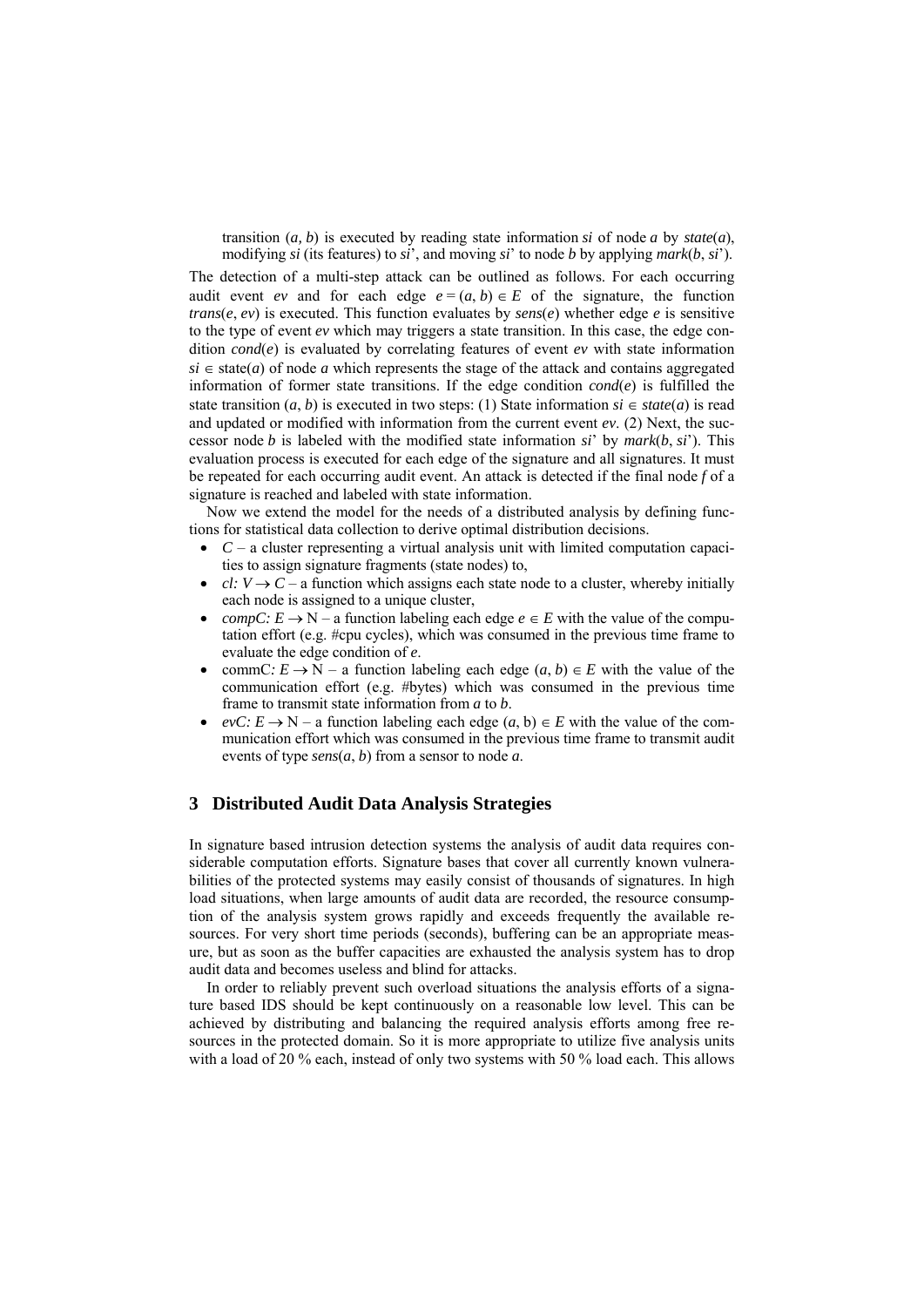it to keep sufficient, free resources needed for analysis efforts in high load situations. As known, analysis distribution causes additional communication overhead which burdens the network and may lead to transmission delays. To ensure that the transmission of audit data in high load situations does not delay the analysis, sufficient bandwidth has to be provided. These demands, however, are conflictive and cannot be achieved at the same time.



**Fig. 1.** Elements of a distributed signature analysis

Fig. 1 shows the elements of a distributed audit data analysis. A *sensor* logs audit events which are forwarded to *analysis units*, in our example *AU*1 to *AU*3. Each analysis unit  $AU_i$  evaluates a subset of the signatures. The audit events are classified into different event types *EvT*. To reduce the network utilization a configurable *filter* discards non-relevant audit events of types which are not needed by the respective analysis unit. For example, only events of type  $EvT$  in  $\cup_{a,b \in V_1}$  sens $(a, b)$  are forwarded to  $AU_1$ , where  $V_1$  is the set of state nodes assigned to  $AU_1$ . The analysis units transmit state information  $si \in SI$  between each other if needed. Analysis results are reported to a central component. Based on this concept we present below five distribution strategies.

#### **A) Distributing Complete Signatures**

The first approach simply distributes complete signatures to different analysis units *AUi*. Hereby, a simple optimization can be performed balancing the number of assigned signatures to each analysis unit. Additionally, a finer-grained optimization can be achieved if statistics on resource consumption are gathered continuously for each signature. So CPU hardware counters can be used [7] to determine the number of clock cycles utilized to evaluate audit events and edge conditions for each signature. For this, the signatures' edges  $e$  are labeled with these values by function  $compC(e)$  to estimate the resource consumption of each signature. An example for a respective signature distribution is depicted in Fig. 2. Edges are labeled with required computation effort and examined event types as defined by *compC*(*e*) and *sens*(*e*), respectively.

This simple strategy causes, however, two major problems. (1) If an overload situation is mainly caused by a certain signature the performance problem will be solely moved to another analysis unit (another CPU or host) and the strategy to distribute whole signatures fails. (2) A typical signature *MS* usually correlates different types of audit events. Particularly, *MS* analyzes all audit events of types in  $\bigcup_{a,b \in V}$  sens $(a, b)$ ,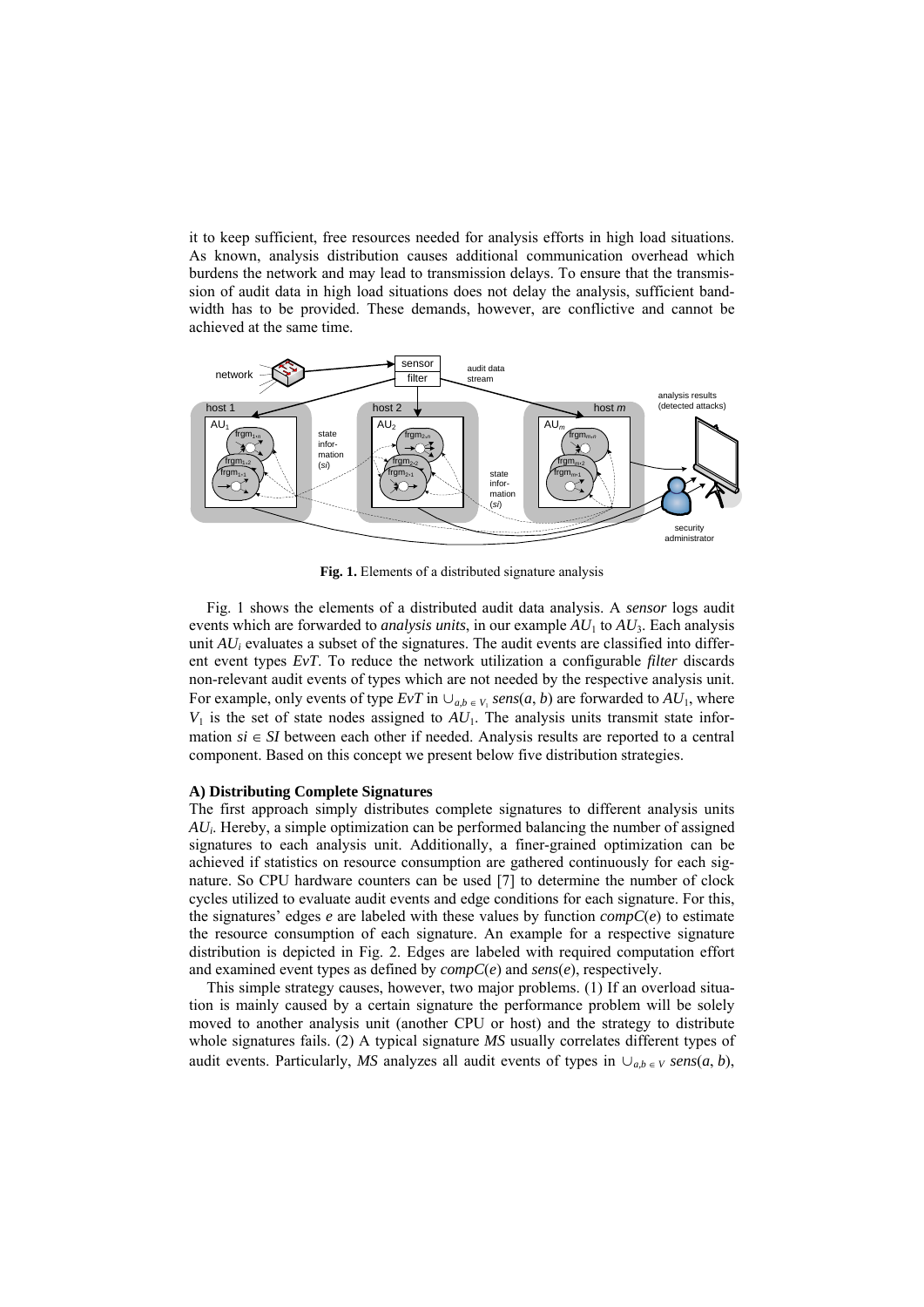where *V* is the set of state nodes of *MS*. If whole signatures are distributed nearly all audit events captured by a sensor have to be sent to the related analysis units. This multiplies the communication effort by *n* (number of used analysis units). This is unacceptable for most IT-infrastructures. Fig. 2 depicts these problems exemplarily.



**Fig. 2.** Example of a simple, non-fragmented signature distribution

First, the three signatures  $MS_1$  to  $MS_3$  are assigned to  $AU_1$  to  $AU_3$ . An optimal distribution would strive for a balanced load on all three systems of 33 % each. But, the analysis of signature  $MS_3$  utilizes 90 % of the available resources of the respective analysis unit, while the analyses of  $MS_1$  and  $MS_2$  require only 5% each. Secondly, additional communication is caused through event duplication. So the sensor has to triplicate type *A* events because they are analyzed by all three signatures. Analogously, type *B* and *C* events have to be duplicated for two analysis units. Therefore, further distribution options are required to balance the computation load finer-grained and to reduce the communication overhead.

#### **B) Fragmenting Signatures**

A more fine-grained signature distribution can be achieved by distributing signature fragments. This allows it to minimize audit event duplication. One or many state nodes (fragments) of a signature can be assigned to various analysis units, as depicted in Fig. **1**. Now the distribution strategy can pool nodes having outgoing state transition edges which are sensitive to the same audit event types (label  $sens(a, b)$ ) onto the same analysis units. So, audit events only have to be duplicated for few analysis units. Fragmentation also supports a better balance of the analysis efforts among the units. Signatures that require the majority of available computation resources of an analysis unit, as discussed above, can be split up now. An optimization strategy though which only aims at pooling signature fragments that analyze the same audit event types on the same analysis unit is not desirable. If two state nodes  $a, b \in V$  are connected by an edge  $(a, b)$  and *a* and *b* have been assigned to different analysis units  $AU_1$  and  $AU_2$  (*cl*(*a*)  $\neq$  $cl(b)$ ), then state information  $si \in SI$  must be transferred from  $AU_1$  to  $AU_2$ , whenever transition condition  $cond(a, b)$  is fulfilled. The transfer of state information has to be minimized as well. To sum up, signature fragmentation allows a better balance of the computation load among analysis units and reduces audit event duplication. Fragmentation though may cause additional communication to transfer state information between analysis units.

### **C) Additional Reduction of the Communication Costs**

Our next optimization does not primarily aim for an optimal balance of the computation efforts among the analysis units. Instead it takes the required communication effort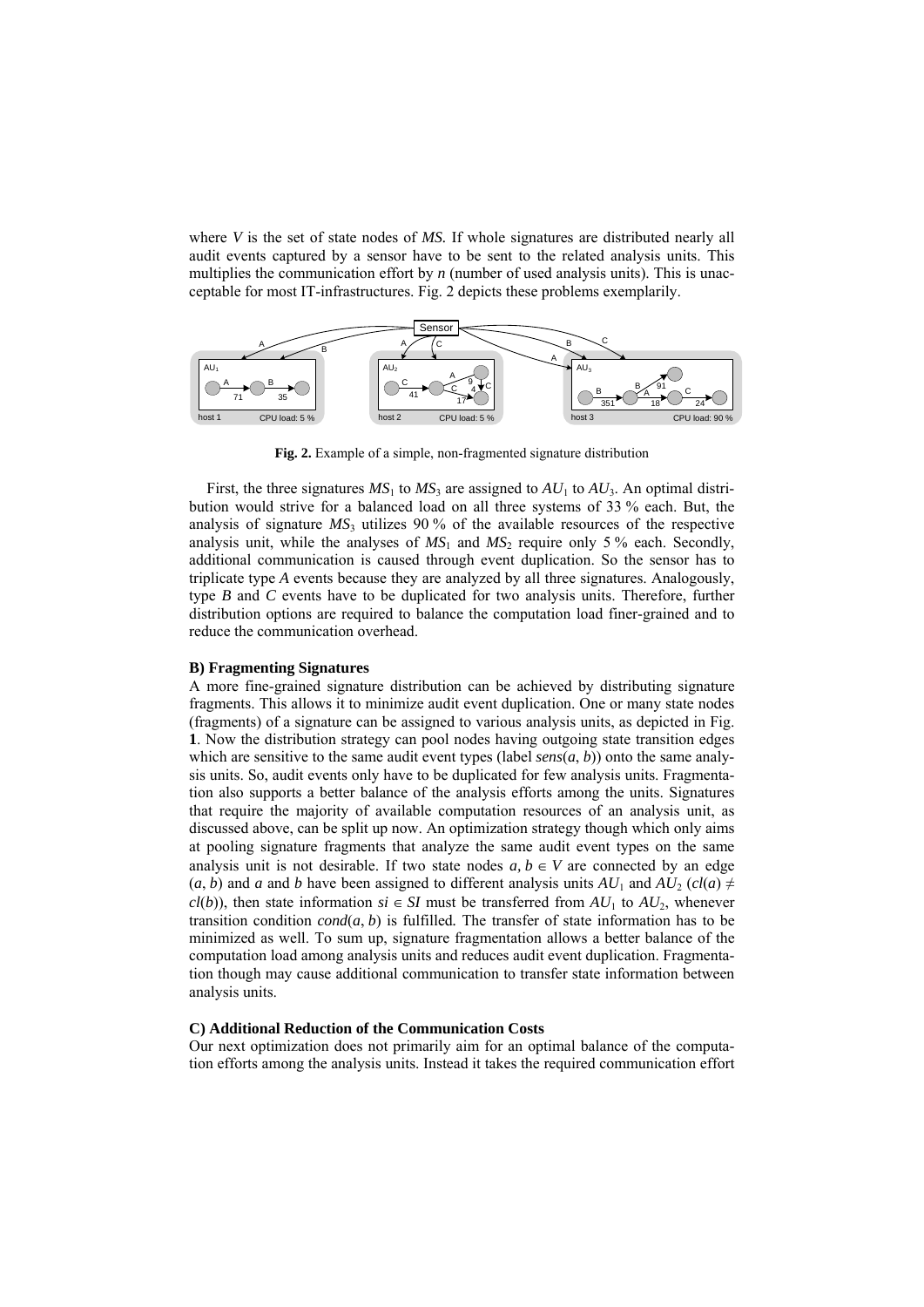to transmit audit events from the sensor to the analysis units into account as well as the transfer of state information between the distributed units.

To achieve this, the sensor has to gather a statistics that logs how often audit events of different types occur. The average data amount of an audit event is almost the same (*evSize* = 100 … 1000 bytes). The communication costs to transmit events of different types from the sensor to each analysis unit are labeled to the event types by function  $evC(evType) = \#events * evSize$ . Additionally, each analysis unit continuously maintains a statistics that logs the number and size of transferred state information separately for each edge of the multi-step signature. The statistical values are labeled at each edge  $(a, b)$  of the signature by function  $commC(a, b)$ . They allow determining the communication effort for audit event duplication and state information transfers for arbitrary signature distributions as an optimization criteria. For a given signature distribution, the event duplication effort can be determined according to equation (1).

$$
\sum_{i=1}^{\#AU} \sum_{evT \in S_i} evC(evT), \text{ where } S_i = \bigcup_{a \in V_i, b \in V} sens(a, b) \qquad (1) \qquad \sum_{(a,b) \in E, cl(a) \neq cl(b)} commC(a, b) \qquad (2)
$$

Here,  $S_i$  is the set of event types examined by the subset  $V_i$  of signature fragments  $(V_i \subset V)$  that is assigned to  $A U_i$ . Similarly, the statistics permits to calculate the communication costs for state information transfers among different AUs by eq. (2). We apply the cluster component of our signature model (cf. Sect. 2). Each state node *a* is mapped onto a cluster by function  $cl(a)$ , virtually representing an analysis unit. Only state information transfers between nodes *a* and *b* assigned to different AUs (clusters) cause real communication costs. Transfers between nodes on the same AU use shared memory.

Based on the statistical data, we can determine a communication efficient distribution of signature fragments by using a Greedy clustering algorithm. For this, we initially assign each state node of the signatures to an exclusive cluster. This initial state represents a virtual signature distribution for a maximum number of analysis units. In this case, all communication costs labeled to clusters and the signature edges are relevant because the audit events have to be duplicated for various analysis units and all state information has to be transferred between nodes assigned to different analysis units. Therefore, the initial stage represents the worst case communication scenario. The communication overhead, as defined in equations (1) and (2), can now be minimized by an iterative merging of clusters. We merge stepwise two clusters  $C_i$  and  $C_j$ that possess the maximum cumulated communication costs ( $\Sigma_{(a, b) \in E}$  *commC(a, b)*, with  $cl(a) = C_i$ ,  $cl(b) = C_j$  on edges leading from nodes of  $C_i$  to nodes of  $C_j$  or vice versa. This merging process is repeated until the desired number of analysis units (e.g. 3) is reached. Since the clustering algorithm only optimizes the communication costs, it is necessary to limit the number of assigned state nodes and thus the computation effort required to evaluate the transition conditions for each cluster. As a result, our clustering algorithm creates signature distributions with a minimal communication overhead and an acceptable balance of analysis effort.

#### **D) Detection of Repeated Dependencies between Audit Events**

A fine-grained signature distribution, as described above, induces new challenges. When fragmentation is applied and the nodes of a signature are assigned to different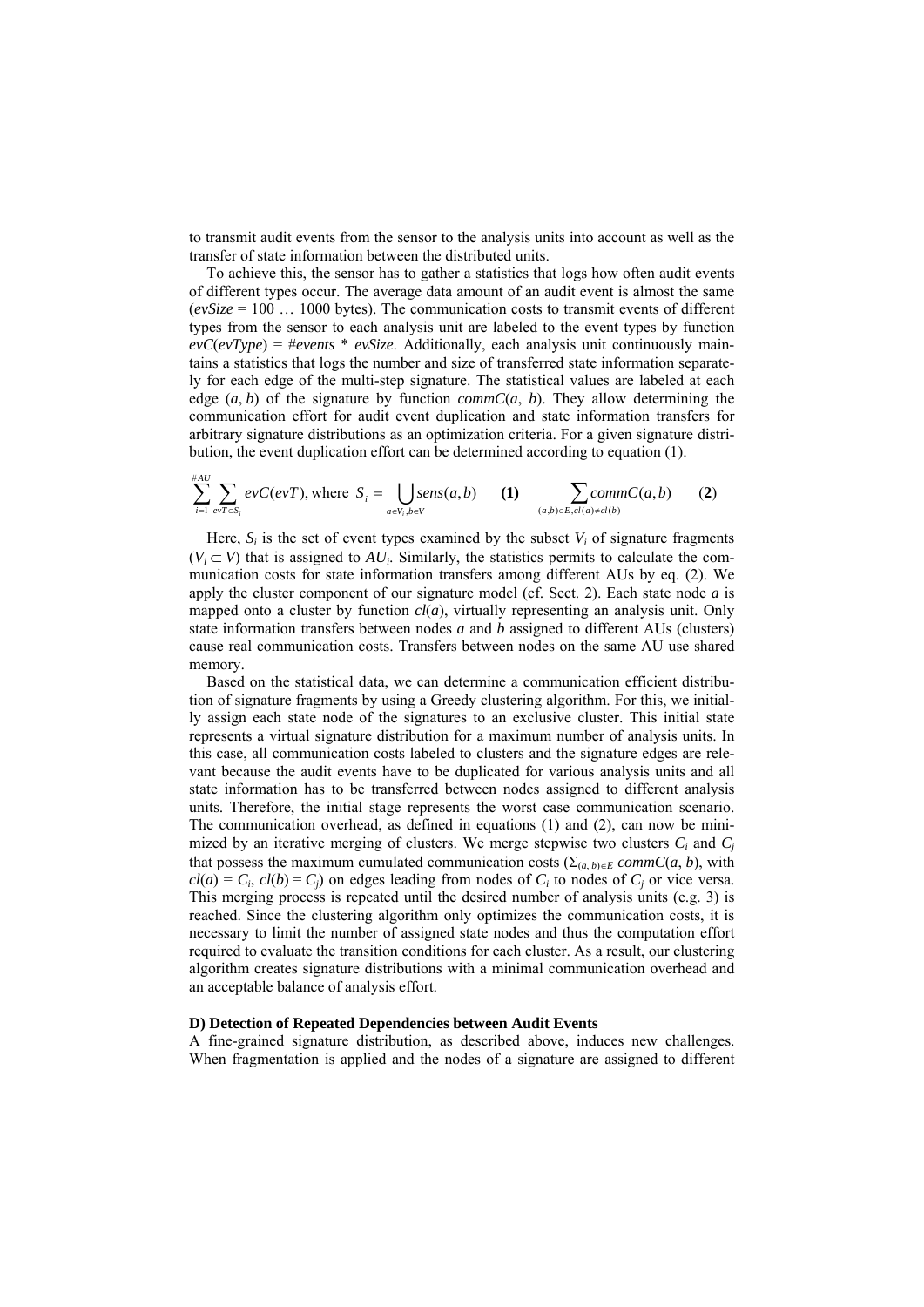analysis units, state information may arrive delayed at the successor nodes due to network latencies. An attack, however, can be only detected in the audit event stream if all preceding attack steps, described by the state information, have been recognized before. This is not possible, when the state information arrives too late. There is a simple solution for this problem. Since audit events from the same sensor can be ordered chronologically, state information can be related to the audit events. This can be achieved by enumerating all emitted audit events consecutively with a unique ID in the sensor. Each state information *si* is labeled with the ID of the related audit event. Thus, the analysis units can easily identify delayed state information by comparing their IDs. Fig. 3 illustrates the problem.



**Fig. 3.** Unfavorable sequence of audit events **Table 1.** Event type sequences

It shows a fragmented signature consisting of four nodes. The nodes *v*, *x* and *y* are assigned to the analysis units  $AU_1$  and  $AU_2$ , respectively. Which is the optimal assignment of node *w*? The assumed sequence of audit events emitted by the sensor is indicated above the AUs. Since type *B* events often occur after type *A*, while type *C* events rarely occur after *B*, node *w* should be assigned together with *v* to  $AU_1$  to prevent delayed state information arrivals at node *w*. If delayed state information arrives the related audit event has to be re-evaluated. This requires that the audit events are buffered in the analysis units for a short time. When new state information arrives all audit events that are older than the received one can be removed from the buffer. Therefore, the required buffer memory is assumed to be constant and is not discussed further here.

The repeated evaluation of audit events though may lead to a significant additional computation effort. We demonstrate this with the example above and assume now that node *w* has been assigned to *AU*2. If a type *A* event triggers a transition the respective state information has to be placed on node *w*. We assume that the information is delayed by  $\Delta t$  due to network latencies. The absolute frequency of type *B* and *C* events occurring after type *A* and *B* events within  $\Delta t$  is listed in Table 1. When events of type *B* occur after *A* within a time window of  $\Delta t$ , they have to be buffered in  $AU_2$  for repeated evaluation. An event sequence in the audit data stream containing events of type *i* and *j* within Δ*t* is called *critical* if it may cause repeated evaluations. This is the case, if an applied signature contains edges which are sensitive to *i* and *j*, respectively, and a type *j* event is expected after analyzing a type *i* event. Now, the sensor and the analysis units can dynamically update the statistics how often such critical sequences occur in the audit event stream**.** Each analysis unit also continuously logs number and types of repeatedly evaluated audit events. Based on this statistics, the responsible transition edges of a signature can be assigned to the same unit to avoid repeated analyses.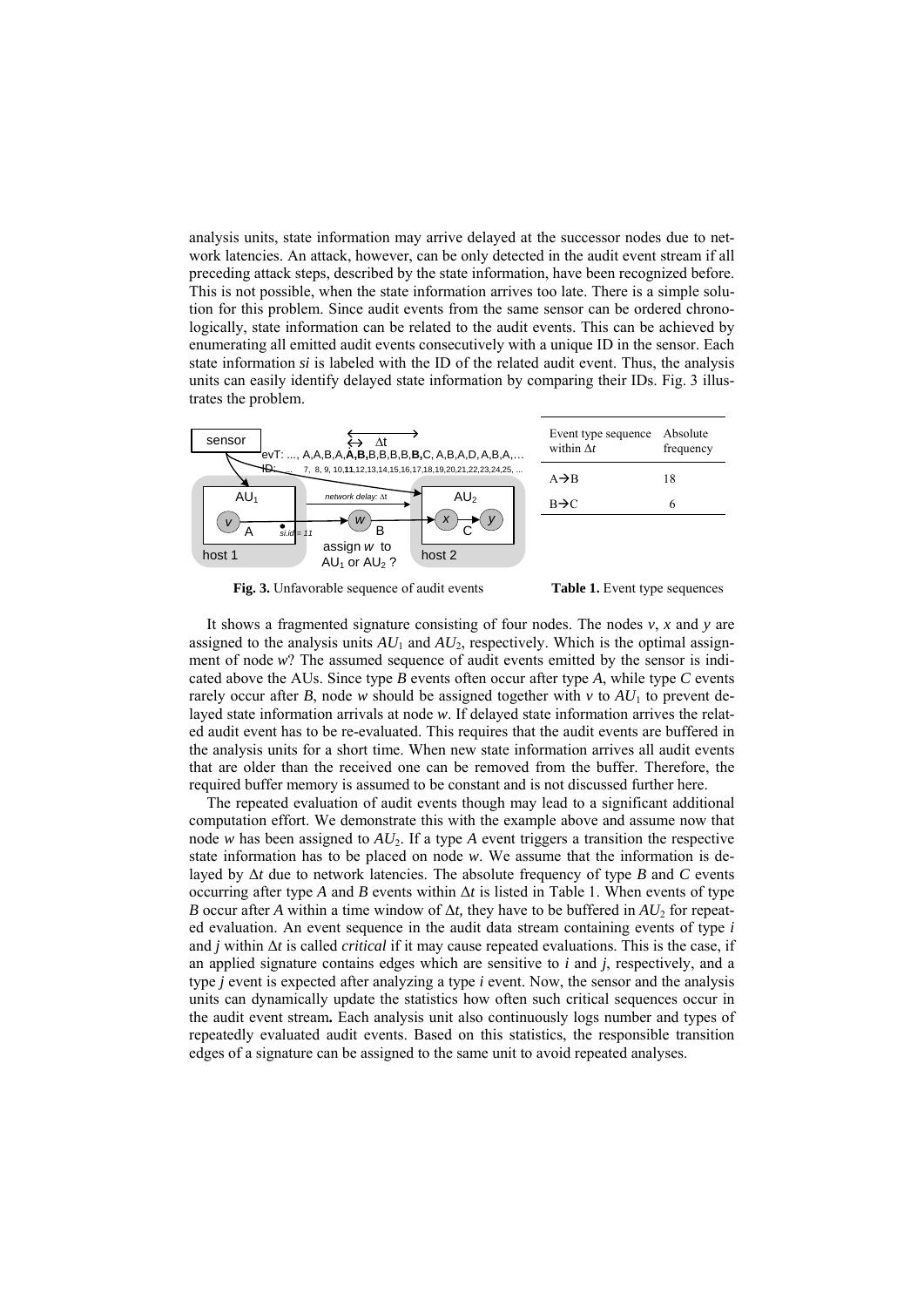#### **E) Iterative Adaptation of Signature Distributions**

The characteristics of the audit data stream can change frequently. Therefore, the statistics on critical event sequences has to be updated continuously and the signature distribution has to be adapted accordingly. All optimization strategies described above determine an entirely new signature distribution. This requires high reorganization efforts because usually many state nodes have to be moved to other analysis units. Therefore, these strategies should only be applied to get an optimal initial signature distribution. They may be repeated perhaps 2–6 times per day. For the normal analysis process, an iterative adaptation strategy should be preferred which adapts the signature distribution with minimal reorganization continuously. If the resource consumption of the distributed analysis systems runs out of balance signature fragments from high loaded analysis units should be reassigned to less occupied ones. The fragments to be moved can be selected accordingly to one of the following procedures. (a) A fragment from the most occupied analysis unit is reassigned to the least occupied unit. (b) Like (a), but the most suitable fragment is selected whose reassignment rebalances the computation load best. This can be achieved by evaluating the computational loads of the analysis units using the analysis statistics based on equation (2). (c) That fragment is chosen from the highest loaded unit which mostly requires repeated event analysis due to delayed state information. Again, the analysis statistics have to be evaluated to select the responsible signature fragment. We consider again nodes *v* and *w* of the above example. Let node *v* be the source of the delayed information and  $(v, w) \in E$ , then node *w* is reassigned to the same analysis unit as node *v*. No additional effort for repeated event analysis will be induced by state information transfers between *v* and *w* during further analysis.

After finishing a reorganization step the efficiency gain has to be evaluated. If the adapted analysis distribution is not better than the previous one the reorganization step can be easily taken back due to the low reorganization effort required for single fragments. Thereafter an alternative fragment can be chosen for reassignment.

# **4. Evaluation**

The distribution strategies described in the last section have been implemented and evaluated using the distributed intrusion detection system DSAM (distributed signature analysis module) that utilizes EDL multi-step signatures [4]. DSAM sensors are configurable and forward audit events only to analysis units where they are required. The DSAM analysis units are configurable as well. A set of signature fragments (state nodes) is assigned to each of them. The analysis units transfer automatically state information via the network if needed. For the performance measurements, we applied three typical signatures and examined all possible partitions (assignments) of the contained signature fragments to three analysis units. We evaluated each of the 965 possible partitions. These partitions include very efficient distributions as well as completely inefficient ones which cause an unfavorable computation or network load or both. Because of limited space we only give a brief overview about two of the applied signature examples (see Fig. 4).

The first example (Fig. 4 (a)) describes a link shell attack which exploits a vulnerability of a specific shell function and the SUID (set user ID) mechanism of the Solaris OS. If a link refers to a shell script and the scripts file name starts with a hyphen "-" an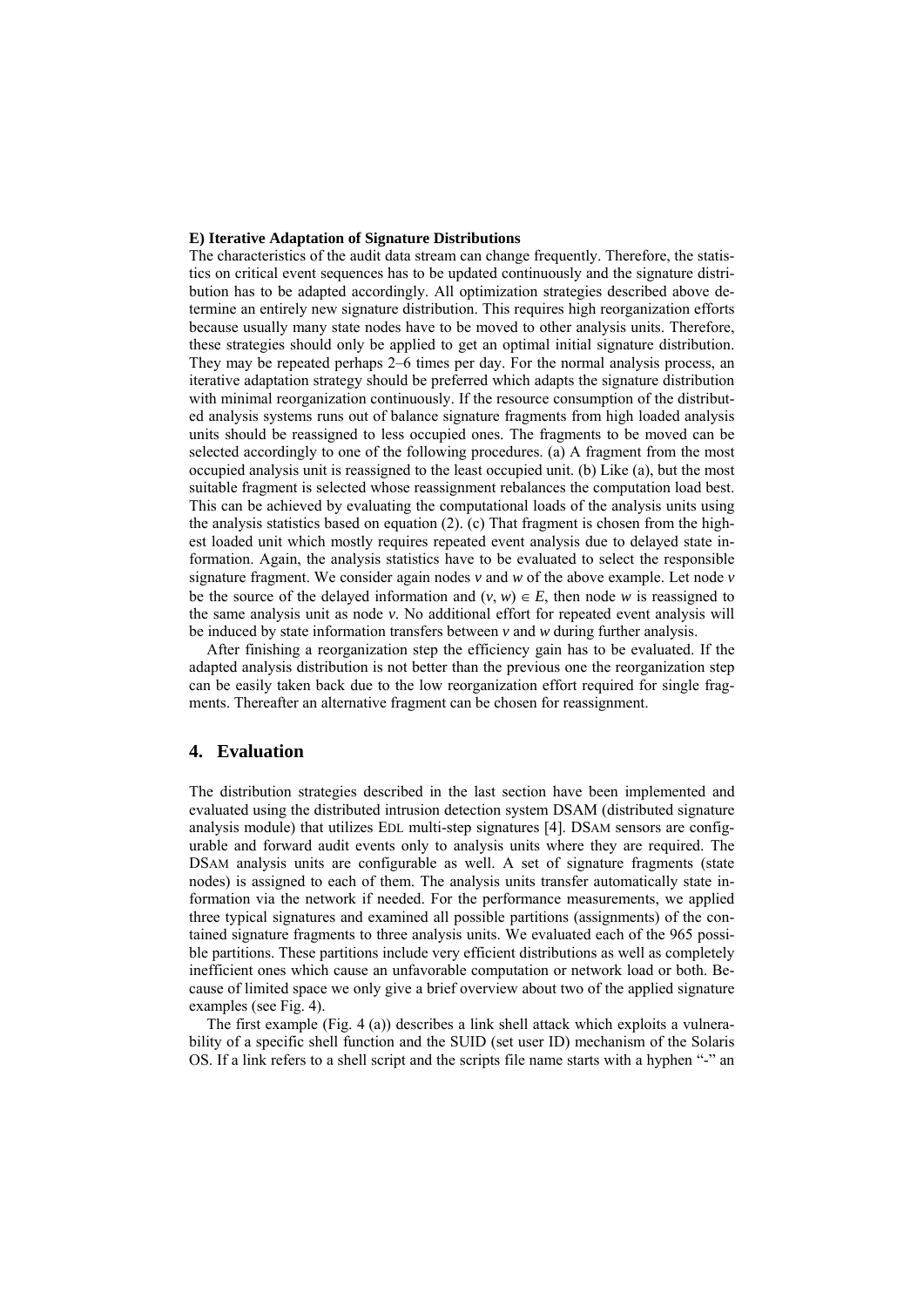attacker can get an interactive shell with the access rights of the script owner (e.g. root) by executing the link. The second signature – the SUID script attack (Fig. 4 (b)) – describes how to gain administrative privileges in Solaris by exploiting a vulnerability of the extended file access rights.



**Fig. 4.** (a) Shell link and (b) SUID script attack

To evaluate the analysis efficiency of DSAM in a high load situation we used a generic set of audit data. This set was created by capturing system calls of a host, while the described attacks were executed. All logged system calls that did not belong to the attacks were discarded manually. Thus, the audit data set only contains relevant attack traces of the applied signatures. Concerning the required analysis effort, this represents a stress test and a worst scenario. Additionally, the captured attack traces have been duplicated to create a sufficiently large audit data file of 6,000 events (system calls). The experiments were conducted on four machines (Intel Xeon "Prestonia", 2.66 GHz, 512 KB L2 cache, 2 GB RAM) connected by 1 GE links. One machine executed the sensor; the others run an analysis unit. First we applied the generic audit data set and evaluated the strategy A of Section 3 by assigning the three example signatures to different AUs without fragmenting them. Then we applied the strategy B to fragment and to assign fine-grained signature parts to the analysis units. We evaluated all 965 possible distributions of the signature fragments on the three AUs and measured the runtime separately for each unit. Table 2 contains the values for some selected distributions.

| distribution ID |            | $\theta$ | 96    | 302    | 626   |
|-----------------|------------|----------|-------|--------|-------|
| sensor          | real $[s]$ | 47.95    | 29.63 | 110.64 | 19.72 |
| $AU_1$          | real $[s]$ | 47.63    | 37.72 | 110.66 | 19.75 |
|                 | user $[s]$ | 46.89    | 28.67 | 108.47 | 17.95 |
| AU <sub>2</sub> | real $[s]$ |          | 29.33 | 11634  | 25.44 |
|                 | user $[s]$ |          | 9.83  | 33.89  | 18.08 |
| AU <sub>3</sub> | real $[s]$ |          | 32.39 | 113.72 | 23.45 |
|                 | user $ s $ |          | 7.84  | 17.97  | 17.97 |





The sensor runtime is related to the slowest AU, as the sensor terminates after transmitting the last audit event to the slowest AU. The third column (ID 0) represents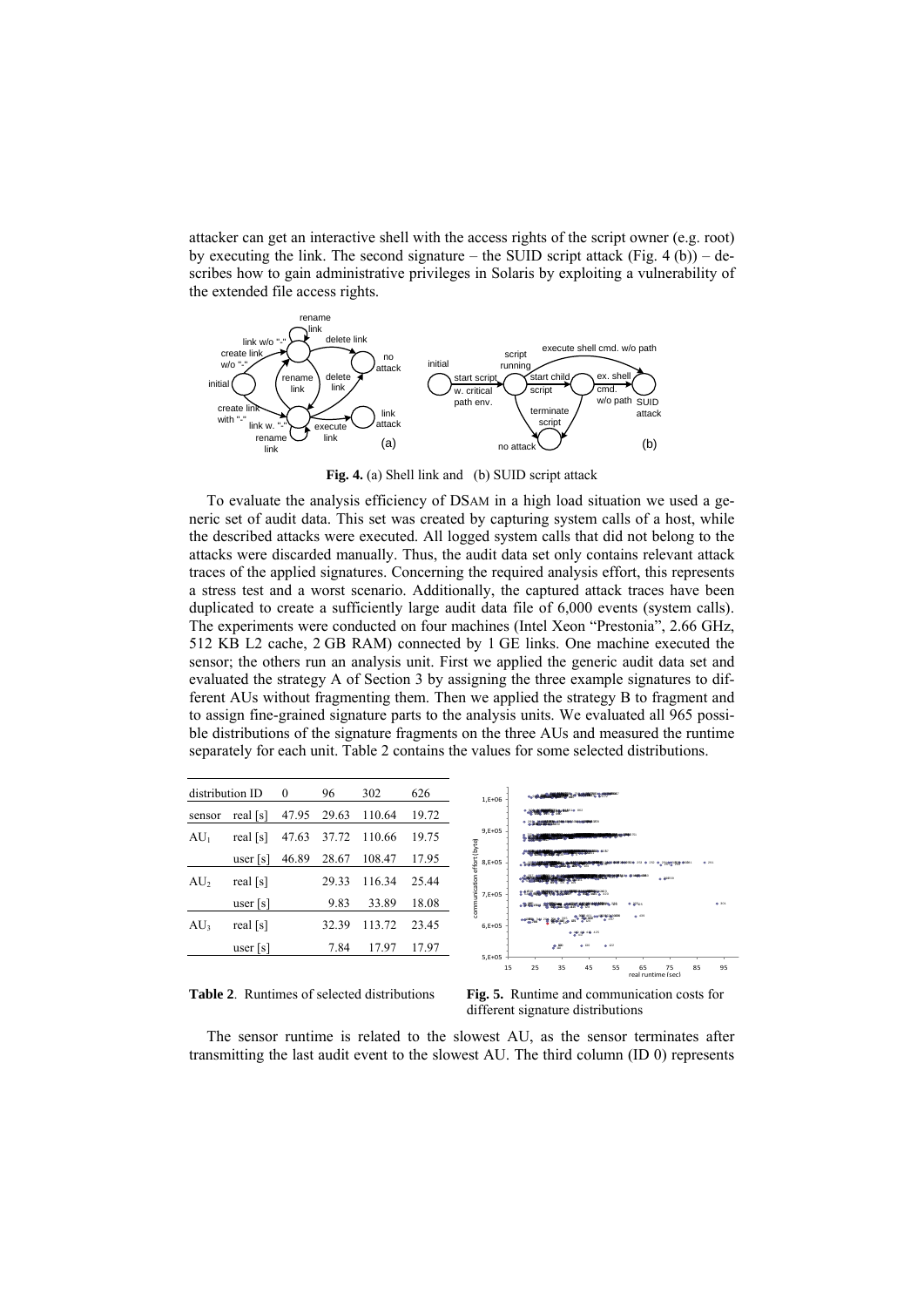the non-distributed case, where only one AU is used that receives all signatures. This is the benchmark for any optimizations of the described strategies. The fourth column (ID 96) represents the simple, non-fragmented distribution for three AUs. The runtime shows a relevant improvement for the distributed case. The other columns represent the least and most efficient distribution. The diagram in Fig. 5 shows for each of the 965 signature distributions the sensor runtime and the required communication effort (bytes) for transmitting state information and audit events. Each point in the diagram represents a signature distribution and is enumerated with a unique ID. The diagram shows many analysis distributions (at the bottom) that require a low computation effort. Furthermore, the step-wise increase of the communication effort for audit event duplication can be seen. The figure indicates that there are many distributions with reasonable computation and communication effort (lower left corner) that should be selected for efficient analyses.

In order to select a suitable analysis distribution for a given network and CPU utilization a metrics based approach can be used. The metrics shall determine a suitability degree for each signature distribution and resource utilization. We defined a metrics that maps features of the audit event characteristics monitored by the sensor as well as the statistics maintained by the analysis units for a specific signature distribution onto a metrics value *M*. Simplified, *M* is defined by equation (3).

$$
M = \alpha \sum_{i=1}^{HAU} \sum_{evT \in S_i} evC(evT) + \beta \sum_{\substack{(a,b)\in E,\\cl(a)\neq cl(b)}} commC(a,b) + \gamma \sum_{e \in E} compC(e) + \delta \sum_{c \in C} bal(c)
$$
 (3)

The metrics combines and weights four features of a signature distribution by weight factors  $(\alpha, \beta, ...)$ : (a) the communication cost for audit event duplication from equation  $(1)$ ,  $(b)$  the state information transfers between analysis units from equation  $(2)$ ,  $(c)$ the computation effort for transition condition evaluation (IDS core functionality), and (d) a load balance function *bal*(*c*) which determines for each analysis unit (cluster *c*) the deviation of the actual load from the average load of all units. Nevertheless, our experimental evaluation shows that the applied worst case scenario (the events contain a large number of attack traces) is misleading, as we were not able to find a reasonable metrics. The problem results from the additional computation effort for repeated event analysis for delayed state information. This effort changes significantly if the distances between critical event sequences change only slightly. Therefore, the computation overhead for repeated event evaluations dominates the overall runtime of unfavorable signature distributions and cannot be predicted by metrics *M*. Fig. 6 depicts the logged runtime (sec) together with the metrics prognosis (normalized to range [0,1]) for all 965 distributions. We tried different weight factors as well as additional distribution features to find a reasonable metrics, but we could not identify a common relation between metrics prediction and real runtime (see Fig. 6).

Hence, this kind of metrics cannot be used to predict optimal analysis distributions for the worst case, since they do not take all important computation dependencies between the signature fragments into account. Moreover, a further enhancement by additional statistical information is not desirable because CPU and network consumption change continuously and even minor changes would lead to entirely different distributions. Such a metrics can only discover an initial distribution with a satisfying analysis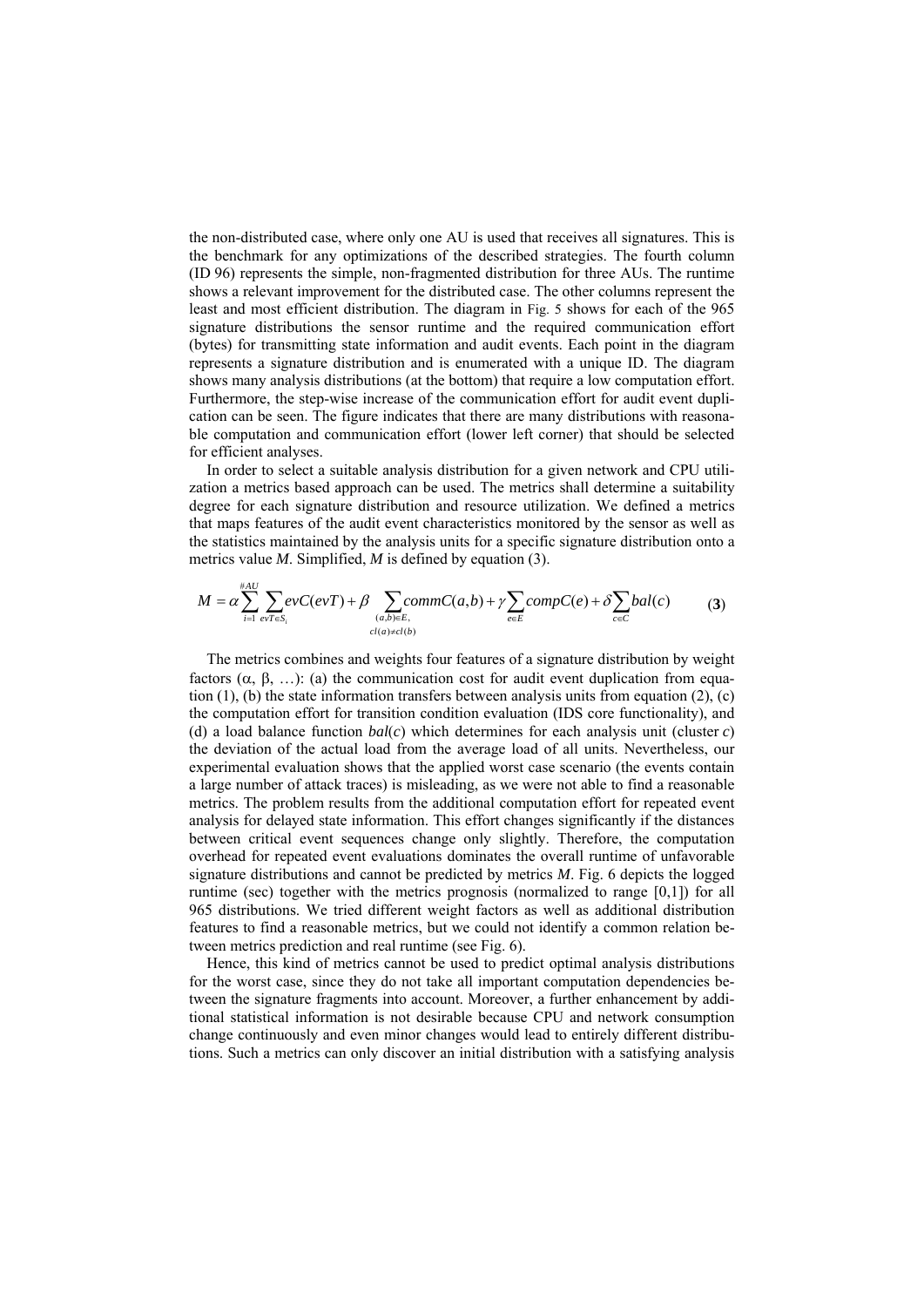performance that must be adapted periodically. So, we applied next the iterative optimization strategy E for the worst case. When the dynamically updated sensor statistics and the analysis units suddenly indicate significant changes in the audit data characteristics the current distribution has to be iteratively adapted. In typical IT infrastructures this happens inevitable by changing user and system activities (e.g. daily schedules).



**Fig. 6.** Metrics prognosis and real runtime **Fig. 7.** Iterative optimization of distributions

Our iterative optimization strategy minimizes first the effort for repeated event evaluations by reassigning the responsible signature fragments. For this, fragments are iteratively selected and moved according to selection procedure (c) of strategy E until no computation effort is spent for repeated event evaluations. Then, as a second objective, the load balance of the analysis units is improved iteratively by selecting signature fragments according to procedure (b). For this, a suitable fragment is chosen from the most loaded analysis unit and reassigned to the least loaded unit. If the subsequent performance evaluation turns out that the new distribution performs worse than the previous one the previous distribution is restored. This causes only minor reorganization effort, as only a single signature fragment is reassigned. Fig. 7 depicts the iterative adaptation of the signature distributions by an annotated fragment of Fig. **5**.

Starting from the simple non-fragmented distribution (ID 96), where each of the three signatures is assigned to a different analysis unit, the distribution was adapted by consecutively reassigning single signature fragments generating the distributions with the IDs 92, 66, 80, 77, 80, 87, and 63. Distribution 77 was found to perform worse compared to the previous one after some analysis time. Therefore, it was reverted to ID 80 and another suitable fragment was reassigned (ID 87). The iterative adaptation of the signature distribution stops with distribution 63, when no suitable fragment for a further reassignment step can be found. This happens, when a pretty good balanced (and efficient) signature distribution is reached, such that also the "lightest" fragment from the most loaded analysis unit that requires least computation resources will impair the overall load balance, even if it will be reassigned.

To sum up, in worst case situations we always can apply the iterative optimization strategy starting with a sufficiently efficient non-fragmented signature distribution. Minor changes in the distribution can be easily taken back if they turn out to be misleading. The communication overhead can be estimated in advance. Thus, we can prevent high network utilizations. This strategy may only find semi-optimal distributions, but even these perform better than the distributed analysis of complete signatures.